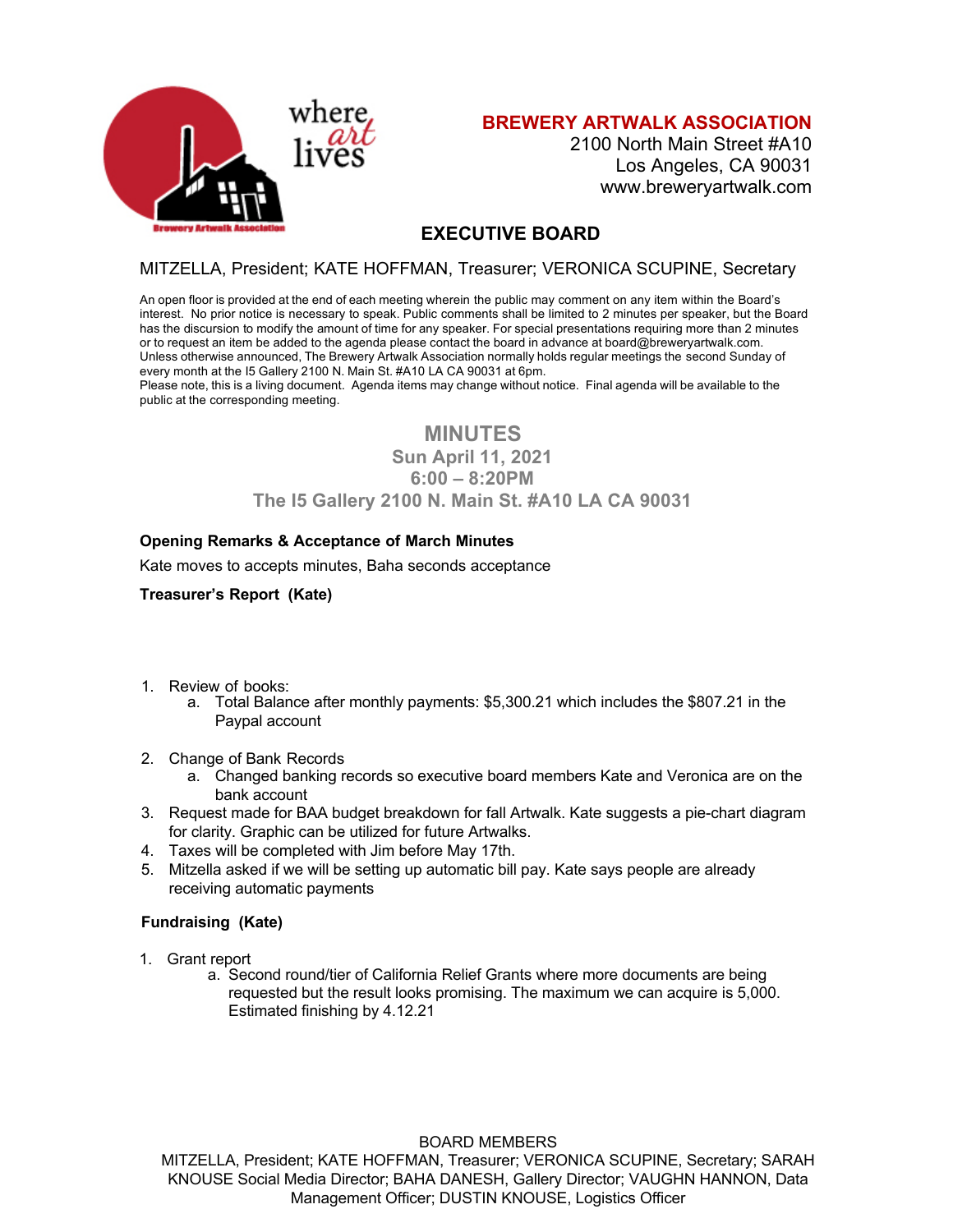#### **Board Business**

- 1. Kristine Schomaker as new Social Media Director:
	- a. Sarah has asked to step down from the board as Social Media Director
	- b. Kristine Shomaker offered services as social media director. She has served on board before as social media representative, president, and secretary
	- c. The board voting for Kristine: a unanimous yes to have her join.
	- d. Krisitine S. joined the meeting at 6:20 pm
- 2. Fall 2021 Artwalk Survey
	- a. A survey is being curated by the board to be sent out to residents to gauge their opinion about hosting a live Artwalk in the fall (instead of the spring)
	- b. Questions have been discussed by the board from the last meeting until now. Soon to be ready to be sent out to the public.
	- c. Kristine asks if a public survey would be sent out to newsletter subscribers. Mitzella says only after reaction from the residents is recieved.
	- d. Baha mentions a live gallery event in Los Angeles: Luminex. Located in South Park, where there was an exorbitant amount of attendees. A predominantly outdoor event with one indoor activity.
	- e. Baha says the LA Artshow is still happening.
- 3. Discuss resuming in person meetings starting in May
	- a. Mitzella motions for live meetings to begin next month. Meetings can then be opened to the public again.
	- b. Baha suggests having them in the garden.
	- c. Kristine is unsure about enclosed space but is okay with outdoor space such as the park.
	- d. Kate seconds and Vaughn thirds the motion
- 4. Spring 2021 Video Series
	- a. Discuss Resident Feedback
		- i. Two residents had passionate responses, two residents vocalized their enthusiasm and willingness to participate.
	- b. Resident Q & A
		- i. The questions we received from residents regarding the spring video series were discussed and the board is putting together a Q&A newsletter to send to residents to address their concerns.
	- c. First Host: Shana Nys Dambrot
		- i. Shana is going to ask questions and instigate conversation with the featured artists. She will be compensated.
		- ii. The goal is to bring critics, curators, and a variety of hosts is good for the eclectic residents.
		- iii. Will residents be able to choose their own hosts? We should give the artist the opportunity to suggest a host but the final decision should be decided by the board.

#### BOARD MEMBERS

MITZELLA, President; KATE HOFFMAN, Treasurer; VERONICA SCUPINE, Secretary; SARAH KNOUSE Social Media Director; BAHA DANESH, Gallery Director; VAUGHN HANNON, Data Management Officer; DUSTIN KNOUSE, Logistics Officer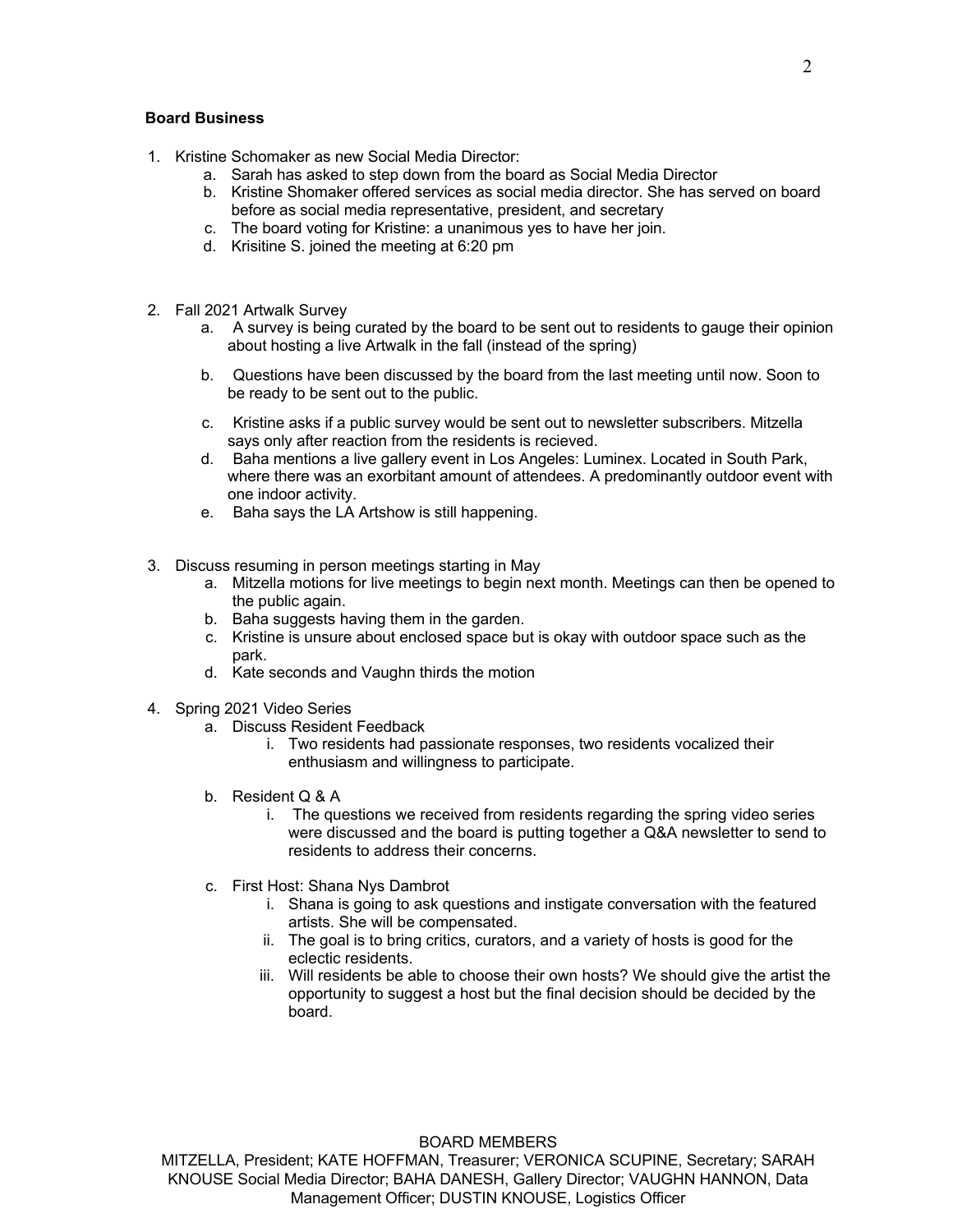- 2. Roll Out
	- a. Anyone participating should get tested prior to collaboration. This is true even if individual is vaccinated. Locations close to Brewery campus.
	- b. Filming Pilot
		- i. Proposed dates for filming based on Shana's availability:
			- 1. Thurs April 15 after 1pm
			- 2. Wed April 21 anytime
			- 3. Thurs April 22 after 1pm
			- 4. The weekend of the 24th-25th anytime
	- c. Registration
		- i. Pricing: \$500
			- 1. Host is requesting \$150-200 per episode.
			- 2. People who have credit with the board (registered for Spring of 2020) can apply it towards participation.
			- 3. The board will email individually who carry a balance with us from last Spring with their current credit balance.
		- ii. Setup
			- 1. For registration, Mitzella suggested something similar to Artwalk.
			- 2. Kate suggests using other methods to save on Eventbrite fees.
			- 3. Kristine suggests using Venmo or Zelle to avoid fees.
			- 4. Checks should not be used as the primary method of payment. Duration
		- iii. Duration
			- 1. Vauhn suggests to keep registration rolling. Using a first come first serve method.
			- 2. Once we get a better idea about whether Fall 21 Artwalk will be in person priorities might shift
			- 3. Mitzella discusses wiping gallery and putting up artists' work much like for artwalk when registration opens.

## **Logistics (Dustin)**

- 5. Logistics Report
	- Dustin had to leave meeting early, nothing to report according to logistics

## **Advertising/ Graphic Design (Mitzella)**

- 1. Video Series Title Treatment
	- a. Mitzella showcases title treatments/ motion graphics for the video series.
	- b. Board discusses the title of the series, its potential search effectiveness and current associations the title might hold.
- 2. Proposed Advertising for the Docuseries
	- a. Paid social media ads
	- b. Partnerships/ Interstitials
	- c. Future Home

#### BOARD MEMBERS

MITZELLA, President; KATE HOFFMAN, Treasurer; VERONICA SCUPINE, Secretary; SARAH KNOUSE Social Media Director; BAHA DANESH, Gallery Director; VAUGHN HANNON, Data Management Officer; DUSTIN KNOUSE, Logistics Officer